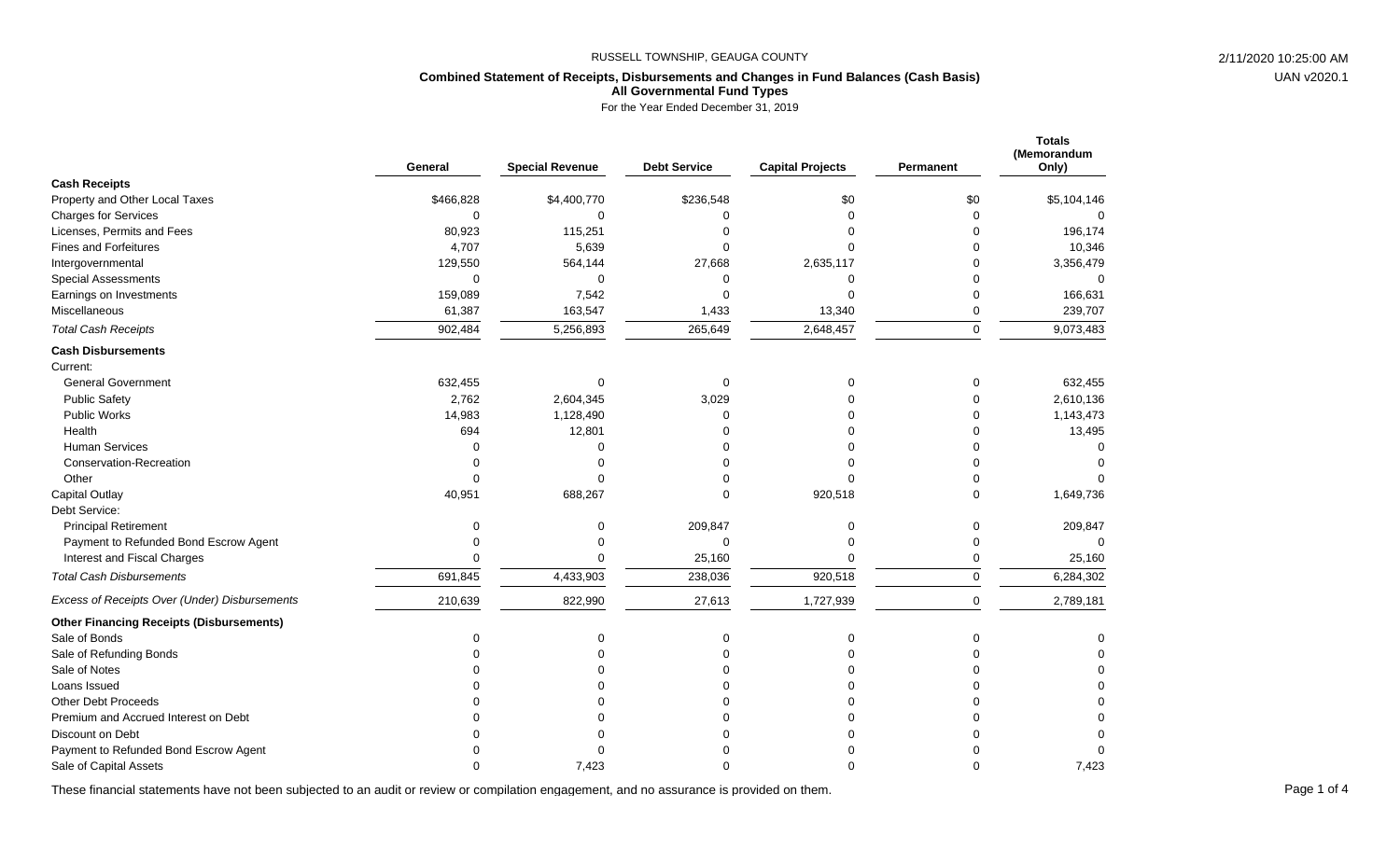# **Combined Statement of Receipts, Disbursements and Changes in Fund Balances (Cash Basis) All Governmental Fund Types**

For the Year Ended December 31, 2019

|                                                       | General     | <b>Special Revenue</b> | <b>Debt Service</b> | <b>Capital Projects</b> | Permanent | <b>Totals</b><br>(Memorandum<br>Only) |
|-------------------------------------------------------|-------------|------------------------|---------------------|-------------------------|-----------|---------------------------------------|
| Transfers In                                          |             |                        |                     |                         |           |                                       |
| <b>Transfers Out</b>                                  |             |                        |                     |                         |           |                                       |
| Advances In                                           |             |                        |                     |                         |           |                                       |
| Advances Out                                          |             |                        |                     |                         |           |                                       |
| <b>Other Financing Sources</b>                        | 1,049       | 3,600                  |                     |                         |           | 4,649                                 |
| <b>Other Financing Uses</b>                           |             |                        |                     |                         |           |                                       |
| <b>Total Other Financing Receipts (Disbursements)</b> | 1,049       | 11,023                 |                     |                         |           | 12,072                                |
| Special Item                                          |             |                        |                     |                         |           |                                       |
| Extraordinary Item                                    |             |                        |                     |                         |           |                                       |
| Net Change in Fund Cash Balances                      | 211,688     | 834,013                | 27,613              | 1,727,939               | U         | 2,801,253                             |
| Fund Cash Balances, January 1                         | 1,430,596   | 4,311,154              | 453,215             | 19,130                  |           | 6,214,095                             |
| Fund Cash Balances, December 31                       |             |                        |                     |                         |           |                                       |
| Nonspendable                                          |             |                        |                     |                         |           |                                       |
| Restricted                                            |             | 5,145,167              | 480,828             | 1,747,069               |           | 7,373,064                             |
| Committed                                             |             |                        |                     |                         |           |                                       |
| Assigned                                              | 148,661     |                        |                     |                         |           | 148,661                               |
| Unassigned (Deficit)                                  | 1,493,623   |                        |                     |                         |           | 1,493,623                             |
| Fund Cash Balances, December 31                       | \$1,642,284 | \$5,145,167            | \$480,828           | \$1,747,069             | \$0       | \$9,015,348                           |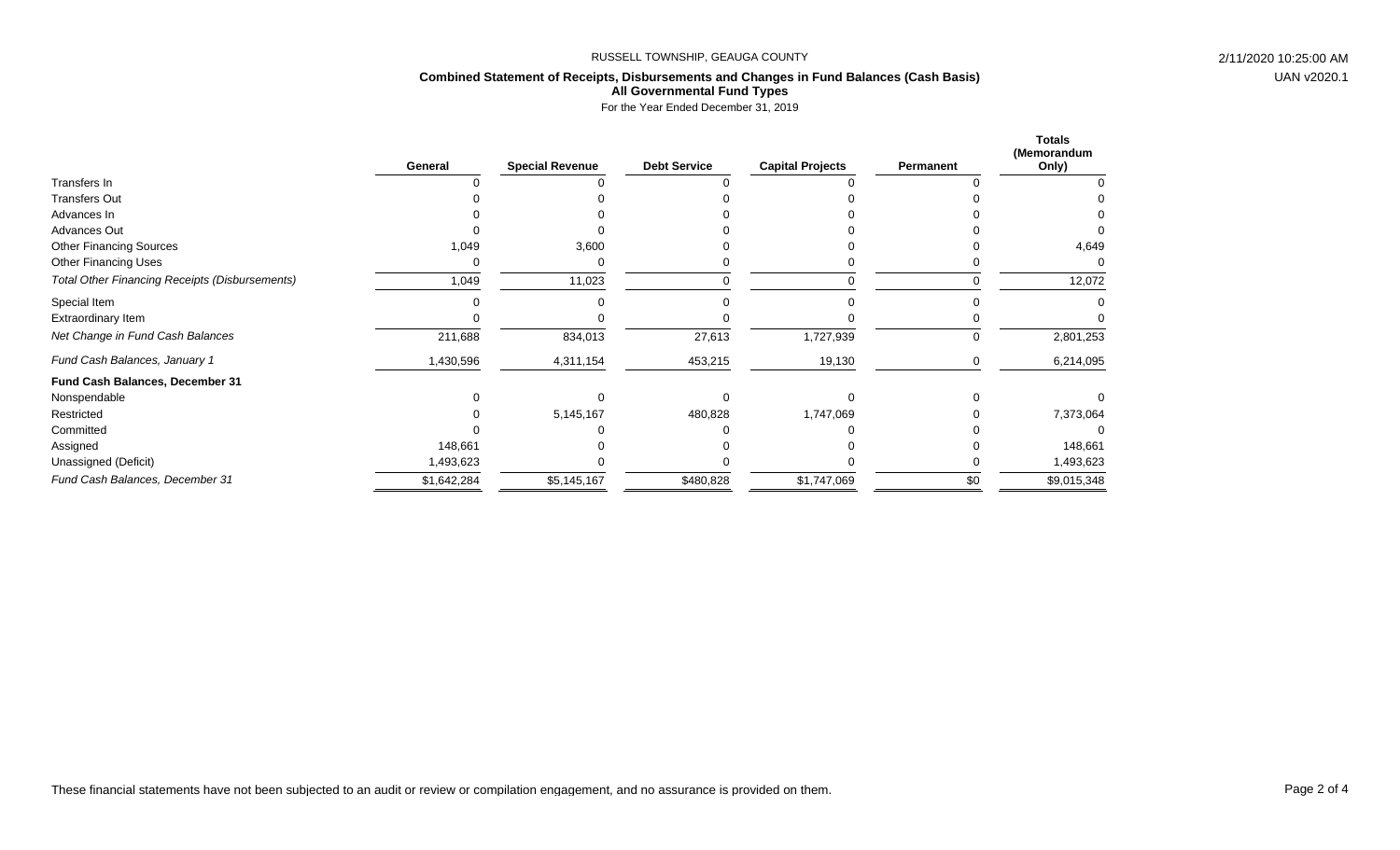# **Combined Statement of Receipts, Disbursements and Changes in Fund Balances (Cash Basis) All Governmental Fund Types**

For the Year Ended December 31, 2019

|                                                                | General     | <b>Special Revenue</b> | <b>Debt Service</b> | <b>Capital Projects</b> | Permanent       | <b>Totals</b><br>(Memorandum<br>Only) |
|----------------------------------------------------------------|-------------|------------------------|---------------------|-------------------------|-----------------|---------------------------------------|
| <b>GASB 54 Worksheet/Note Disclosure</b>                       |             |                        |                     |                         |                 |                                       |
| Net Change in Fund Cash Balances                               | \$211,688   | \$834,013              | \$27,613            | \$1,727,939             | \$0             | \$2,801,253                           |
| Fund Cash Balances, January 1                                  | 1,430,596   | 4,311,154              | 453,215             | 19,130                  | 0               | 6,214,095                             |
| Fund Cash Balances, December 31                                | \$1,642,284 | \$5,145,167            | \$480,828           | \$1,747,069             | \$0             | \$9,015,348                           |
| <b>Fund Balances</b><br>Amounts identified as:<br>Nonspendable |             |                        |                     |                         |                 |                                       |
| <b>Total Nonspendable</b>                                      | $\mathbf 0$ | $\Omega$               | $\Omega$            | $\mathbf 0$             | $\mathbf 0$     | $\Omega$                              |
| Restricted for:<br>Cemetery<br><b>Debt Service</b>             | \$0<br>∩    | \$3,738<br>$\Omega$    | \$0<br>480,828      | \$0<br>0                | \$0<br>$\Omega$ | \$3,738<br>480,828                    |
| Drug and Alcohol Education and Enforcement                     | ∩           | 5,664                  | U                   | 0                       | $\Omega$        | 5,664                                 |
| <b>Emergency Medical Services</b>                              | $\Omega$    | 204,192                |                     | $\Omega$                | $\Omega$        | 204,192                               |
| <b>ENERGY CONSERVATION</b>                                     | $\Omega$    | $\Omega$               |                     | 17,901                  | $\Omega$        | 17,901                                |
| <b>Fire Operations</b>                                         |             | 981,452                |                     | 0                       | $\Omega$        | 981,452                               |
| <b>Police Operations</b>                                       |             | 1,315,911              |                     | O                       | $\Omega$        | 1,315,911                             |
| Road and Bridge Maintenance and Improvements                   | 0           | 2,627,970              |                     | 1,729,168               | 0               | 4,357,138                             |
| Training Reimbursement Funds Only                              | $\Omega$    | 6,240                  | U                   | $\mathbf 0$             | 0               | 6,240                                 |
| <b>Total Restricted</b>                                        | $\Omega$    | 5,145,167              | 480,828             | 1,747,069               | $\Omega$        | 7,373,064                             |
| Committed to:                                                  |             |                        |                     |                         |                 |                                       |
| <b>FIRE TRUCK PURCHASE</b>                                     |             | $\Omega$               | $\Omega$            | $\Omega$                | $\Omega$        |                                       |
| POLICE STATION                                                 |             | $\Omega$               | 0                   | 0                       | O               |                                       |
| Road and Bridge Maintenance and Improvements                   | ∩           | ∩                      | ∩                   | 0                       | ∩               |                                       |
| <b>Total Committed</b>                                         | $\mathbf 0$ | $\mathbf 0$            | $\mathbf 0$         | 0                       | $\pmb{0}$       | $\Omega$                              |
| Assigned to:<br>Assigned                                       | 148,661     | 0                      | $\mathbf 0$         | 0                       | $\mathbf 0$     | 148,661                               |
| <b>Total Assigned</b>                                          | 148,661     | $\Omega$               | $\Omega$            | $\Omega$                | $\Omega$        | 148,661                               |
|                                                                |             |                        |                     |                         |                 |                                       |
| Unassigned                                                     | 1,493,623   | ∩                      | $\Omega$            | $\Omega$                | $\mathbf 0$     | 1,493,623                             |
| Total Fund Cash Balances, December 31                          | \$1,642,284 | \$5,145,167            | \$480,828           | \$1,747,069             | \$0             | \$9,015,348                           |